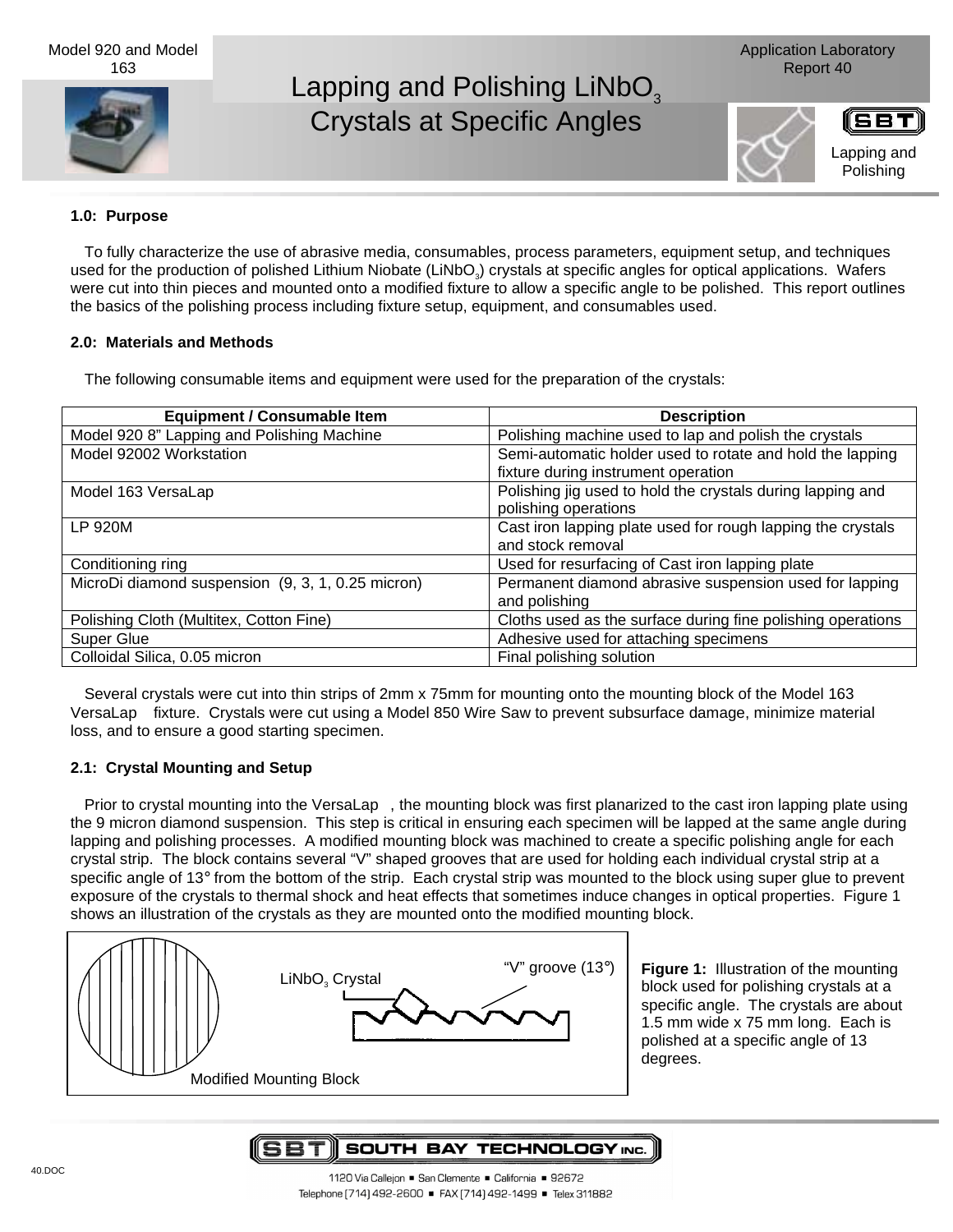Following crystal mounting the block was mounted into the Model 163 and adjusted for polishing. Only a few hundered microns were allowed to be removed and then was followed by polishing steps to remove the scratches and create a smooth, scratch free surface.

The Model 163 VersaLap™ fixture was held onto the machine using the Model 92002 Workstation which is used to both hold the fixture in place during lapping and rotate it relative to the lapping wheel. This creates a much more uniform lapping action and will help in producing high quality specimens. Figure 2 is an illustration showing the setup of the fixture as oriented on the polishing wheel during lapping and polishing processes.



Figure 2: Illustration of the mechanical setup for lapping and polishing. The VersaLap™ fixture used to hold the specimen during lapping is shown cradled in the Model 92002 Workstation. The workstation holds and rotates the fixture during lapping and polishing operations, creating a uniform and even polishing action over the entire surface of the crystal.

## **2.2: Lapping and Polishing**

For the lapping and polishing stages of preparation, the wheel speed, workstation speed, and slurry drip rate were all kept constant at the following settings:

| Wheel Speed:              | 3 (200 rpm)            |
|---------------------------|------------------------|
| <b>Workstation Speed:</b> | $5(20$ rpm)            |
| Slurry Drip Rate:         | 1 drop / 10-20 seconds |

#### **Cast Iron Lapping**

For bulk removal of material from the crystals and creating the specified angle desired, the crystals were first lapped using the cast iron lapping plate. Prior to lapping, the plate was resurfaced using a metal conditioning ring which removes a small amount of material from the surface of the plate. This process is done using the abrasive media being used for the lapping process (in this case 9 micron diamond slurry). Plate conditioning makes the plate surface uniformly flat and allows for precision removal of specimen material. Conditioning of the plate was done for 10 minutes followed by specimen processing.

#### **Cloth Polishing**

Following the lapping process the cast iron plate was removed and a standard aluminum lapping plate installed on the Model 920. Rough polishing of the crystals was required to remove the damage created by the lapping process and to create an optically smooth surface. Polishing using a 3 micron diamond abrasive slurry was completed with a Fine Cotton polishing cloth. The cloth provides good flatness and polishing rates for these crystals and took only about 30 minutes to remove the scratches from the previous step.

Fine polishing was carried out using the same type of process using 0.25 micron diamond slurry on a MultiTex polishing cloth. This cloth provides good flatness and high quality optical polishing to ensure that a smooth surface is created. Polishing times were on the order of 30 minutes and showed good results.

Final polishing was carried out using the same cloth (MultiTex) using a 0.05 micron colloidal silica polishing solution. This solution provides excellent surface finishes and is commonly used with a wide variety of materials. Polishing times were on the order of 5 minutes.